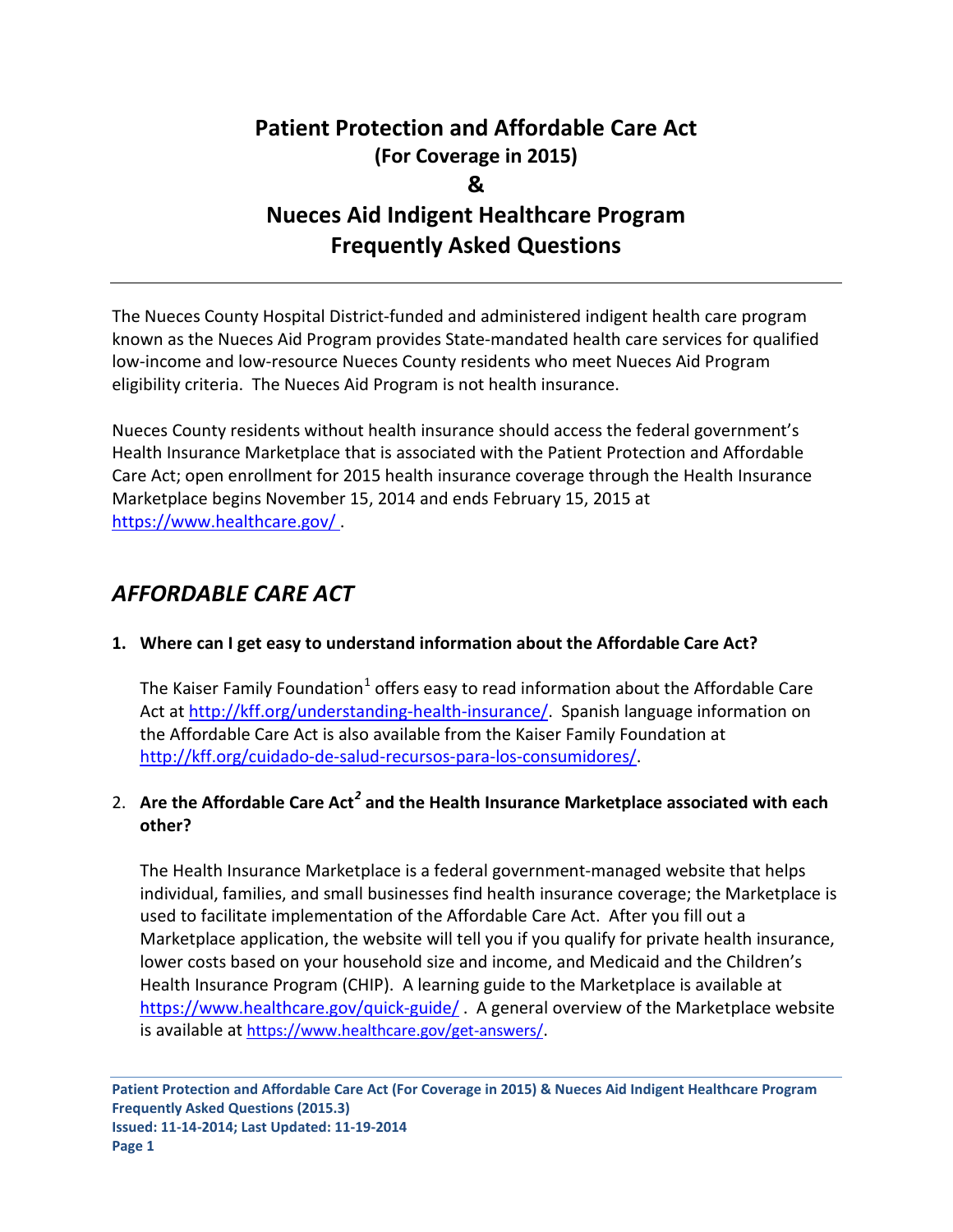## **3. If I bought a health insurance plan through the Marketplace in 2014, can I renew that plan or enroll in a different plan for 2015?**

Individuals can get additional information about enrolling in their current plan or similar plan, or changing to a new plan at [https://www.healthcare.gov/keep-or-change-plan/.](https://www.healthcare.gov/keep-or-change-plan/)

## 4. **Can I compare health insurance plans offered through the Health Insurance Marketplace before I complete an application?**

Individuals can compare plans, premiums, and deductibles for their particular geographic location and income before completing an application at [https://www.healthcare.gov/see](https://www.healthcare.gov/see-plans/)[plans/.](https://www.healthcare.gov/see-plans/)

#### 5. **How can I tell if I qualify for health insurance through the Health Insurance Marketplace?**

The federal government website<https://www.healthcare.gov/see-plans/> allows users to determine whether they qualify for health plans from the Health Insurance Marketplace based on household size, income, and household member information. Also, the Health Insurance Marketplace's Call Center for individuals is available at **(800) 318-2596** [TTY: (855) 889-4325] with customer service representatives who can answer questions in several languages. The Marketplace Call Center is available 24 hours a day, 7 days a week, but is closed Memorial Day, July  $4^{th}$ , Labor Day, Thanksgiving, and Christmas.

## **6. What if I can't afford a health insurance plan offered through the Health Insurance Marketplace?**

You can get low-cost health outpatient care at a community health center; how much you pay depends on your income. Community health centers provide general primary care, prenatal care, baby shots, and referrals to specialized care, including mental health, substance abuse, and HIV/AIDS. The only community health center located in Nueces County is the **Amistad Community Health Center**, 1533 S. Brownlee Boulevard, Corpus Christi, TX, (**361) 884-2242**, [http://www.amistadchc.com.](http://www.amistadchc.com/) To locate other community health centers, go to [http://findahealthcenter.hrsa.gov/Search\\_HCC.aspx.](http://findahealthcenter.hrsa.gov/Search_HCC.aspx)

### 7. **Where do I sign up for Affordable Care Act coverage?**

The Health Insurance Marketplace is available via the Internet at <https://www.healthcare.gov/> and by telephone at **(800) 318-2596** [TTY: (855) 889-4325].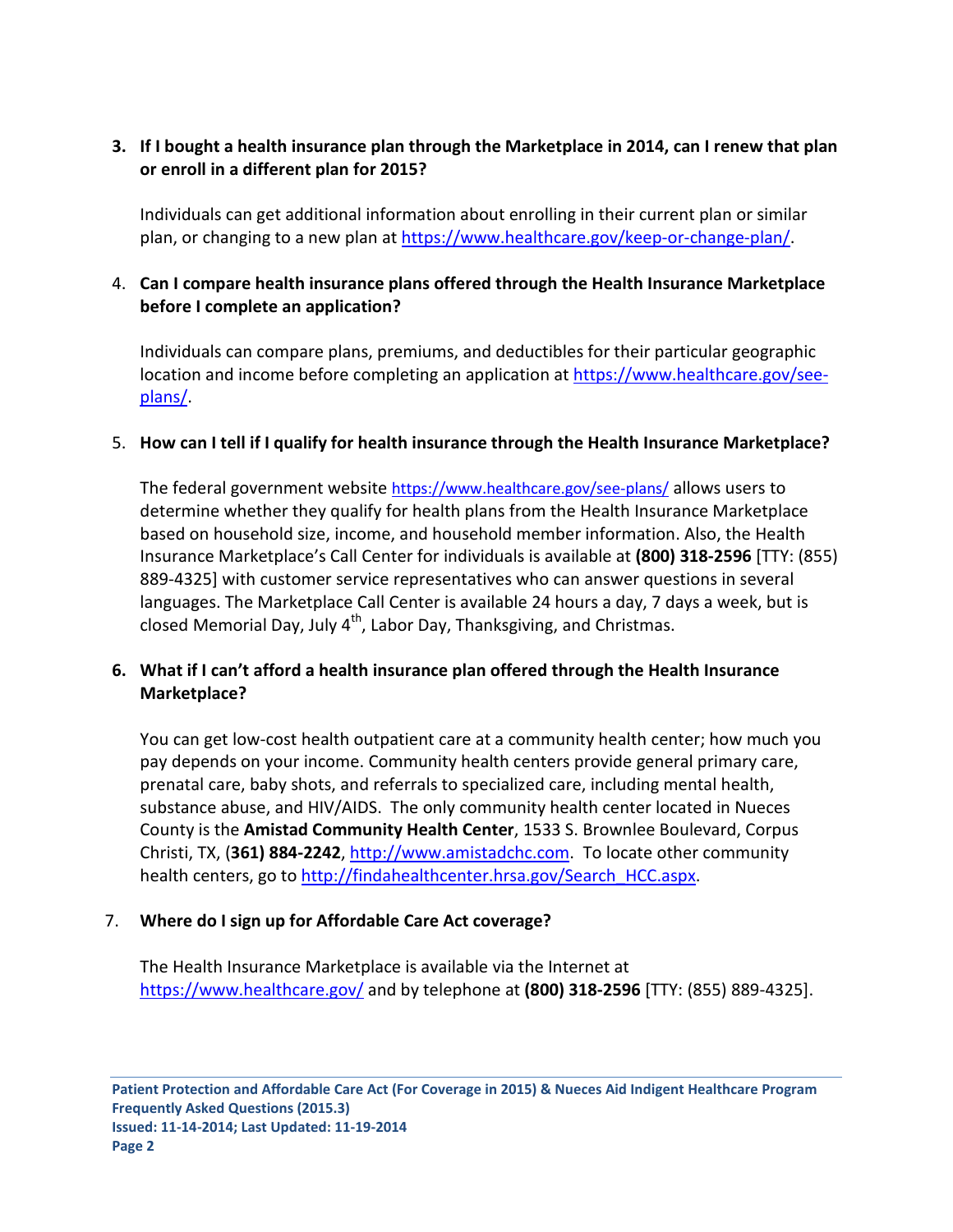## 8. **Where can I get in-person local help with signing up for insurance from the Health Insurance Marketplace?**

To find in-person local help visi[t https://LocalHelp.HealthCare.gov/;](https://localhelp.healthcare.gov/) you can search by city and state or ZIP code to see a list of local organizations with contact information, office hours, and types of help offered. For Corpus Christi, the Health Insurance Marketplace lists three organizations that provide in-person help as follows:

- **Amistad Community Health Center**, 1533 S. Brownlee Boulevard, (**361) 884-2242**, [http://www.amistadchc.com;](http://www.amistadchc.com/)
- **Coastal Bend Center for Independent Living**, 1537 Seventh Street, (**361) 883-8461**, [http://www.cbcil.org.](http://www.cbcil.org/)
- **South Texas Family Planning & Health Corporation,** 4455 South Padre Island Drive, #30, **(361) 855-7333**, [http://www.stfphc.org.](http://www.stfphc.org/)

Local in-person help is also available in nearby communities: Alice, Beeville, Kingsville, Mathis, and Sinton.

## 9. **Where can I get telephone help with signing up for insurance from the Health Insurance Marketplace?**

To start or finish an application, compare plans, enroll, or ask questions the Health Insurance Marketplace's Call Center is available at **(800) 318-2596** [TTY: (855) 889-4325] customer service representatives who can answer questions in thirteen languages other than English. The Call Center is available 24 hours a day, 7 days a week, but is closed Memorial Day, July  $4<sup>th</sup>$ , Labor Day, Thanksgiving, and Christmas.

## 10. **What information will I need to apply for health insurance coverage at the Health Insurance Marketplace? How can I get ready to apply for Health Insurance Marketplace coverage?**

Preparation information is available a[t https://www.healthcare.gov/apply-and-enroll/get-ready](https://www.healthcare.gov/apply-and-enroll/get-ready-to-apply/)[to-apply/.](https://www.healthcare.gov/apply-and-enroll/get-ready-to-apply/) A printable checklist (in PDF format) is also available at [https://marketplace.cms.gov/outreach-and-education/marketplace-application](https://marketplace.cms.gov/outreach-and-education/marketplace-application-checklist.pdf)[checklist.pdf.](https://marketplace.cms.gov/outreach-and-education/marketplace-application-checklist.pdf)

## 11. **What are the deadlines for signing up for insurance from the Health Insurance Marketplace?**

For coverage starting in 2015, the open enrollment period is November 15, 2014 through February 15, 2015. Individuals may also qualify for special enrollment periods outside of the above open enrollment periods if they experience certain life events that involve a change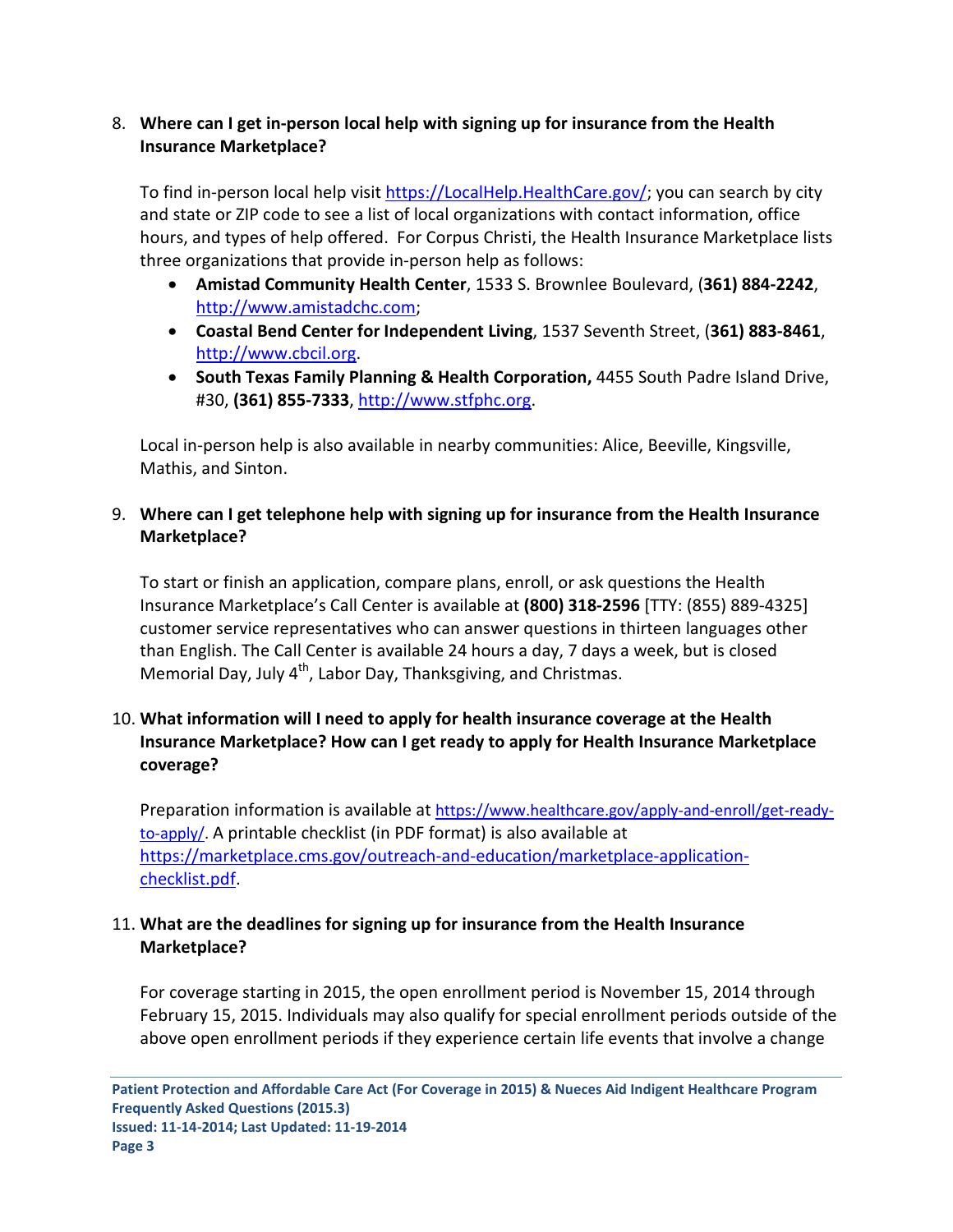in family status or loss of other health coverage. Information about coverage outside of an open enrollment period is a[t https://www.healthcare.gov/coverage-outside-open](https://www.healthcare.gov/coverage-outside-open-enrollment/)[enrollment/.](https://www.healthcare.gov/coverage-outside-open-enrollment/)

### **12. Is there a Spanish language version of the Health Insurance Marketplace?**

The Spanish-language version of the Health Insurance Marketplace website is at [https://www.cuidadodesalud.gov/es/.](https://www.cuidadodesalud.gov/es/)

## 13. **Are Health Insurance Marketplace resources available in other languages?**

In addition to English and Spanish, the Health Insurance Marketplace is offered in several other languages, including Chinese, French, French Creole, German, Gujarati, Hindi, Korean, Polish, Portuguese, Russian, Tagalog, and Vietnamese. For language resources other than English, refer to the Health Insurance Marketplace website at [https://www.healthcare.gov/language-resource/.](https://www.healthcare.gov/language-resource/)

## **14. If I want to use a health insurance agent to help me sign-up for coverage, where can I find one?**

The National Association of Health Underwriters offers a health insurance agent locator searchable by ZIP code and radius at [https://www.nahu.org/consumer/findagent2.cfm.](https://www.nahu.org/consumer/findagent2.cfm)

## 15. **Where can I get estimates of what my health insurance premiums and subsidies will be under the Affordable Care Act?**

The Kaiser Family Foundation offers an online calculator tool<sup>[3](#page-7-2)</sup> that calculates estimated premiums and subsidies; the tool is available at [http://kff.org/interactive/subsidy](http://kff.org/interactive/subsidy-calculator/)[calculator/.](http://kff.org/interactive/subsidy-calculator/) A Spanish language version of the online calculator tool is available at [http://kff.org/interactive/calculadora-de-subsidios/.](http://kff.org/interactive/calculadora-de-subsidios/)

## **16. Where can I find out if I qualify for lower costs on health insurance coverage?**

You can learn if you qualify for lower costs on health insurance coverage using your estimated 2015 household income and household size at [https://www.healthcare.gov/lower-costs/qualifying-for-lower-costs/.](https://www.healthcare.gov/lower-costs/qualifying-for-lower-costs/)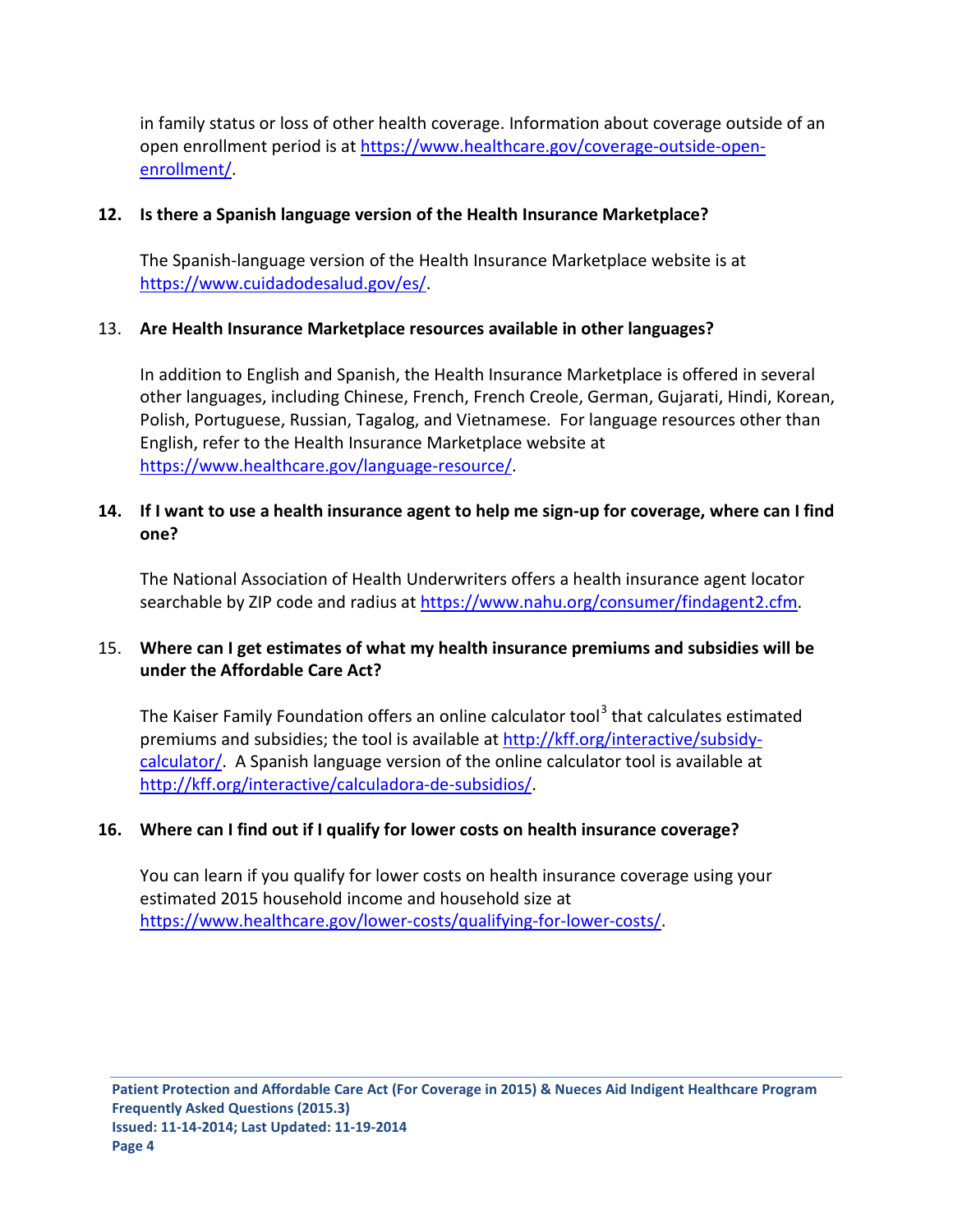#### **17. Where do navigators, agents, brokers, and other assisters get training information?**

Training information for assisters is available on the Health Insurance Marketplace website at [https://marketplace.cms.gov/technical-assistance-resources/training](https://marketplace.cms.gov/technical-assistance-resources/training-materials/training.html)[materials/training.html.](https://marketplace.cms.gov/technical-assistance-resources/training-materials/training.html)

## **18. What immigration statuses qualify for health insurance coverage through the Health Insurance Marketplace?**

Information on health insurance coverage for immigrants and which immigration statuses qualify for coverage are at available at [https://www.healthcare.gov/immigrants/coverage/.](https://www.healthcare.gov/immigrants/coverage/)

## *AFFORDABLE CARE ACT & NUECES AID PROGRAM*

### 19. **I am on the Nueces Aid Program, am I covered under the Affordable Care Act?**

No, the Nueces Aid Program is not health insurance. However, if the Health Insurance Marketplace website determines you are either exempt from the requirement to purchase health insurance or qualify for a hardship exemption<sup>[4](#page-7-3)</sup>, you might then qualify for the Nueces Aid Program if you meet the Program's other eligibility criteria. To see information about the kinds of insurance coverage that satisfies minimum essential coverage and what kinds do not qualify as coverage visit the Health Insurance Marketplace at [https://www.healthcare.gov/fees-exemptions/plans-that-count-as-coverage/.](https://www.healthcare.gov/fees-exemptions/plans-that-count-as-coverage/) Information about the exemptions from the fee for not having health coverage is at [https://www.healthcare.gov/fees-exemptions/exemptions-from-the-fee/.](https://www.healthcare.gov/fees-exemptions/exemptions-from-the-fee/) Information about hardship exemptions from the fee for not having health coverage is at [https://www.healthcare.gov/fees-exemptions/hardship-exemptions/.](https://www.healthcare.gov/fees-exemptions/hardship-exemptions/)

#### **20. How do I apply for an exemption?**

Information about how to apply for a Health Insurance Marketplace exemption is available at [https://www.healthcare.gov/fees-exemptions/apply-for-exemption/.](https://www.healthcare.gov/fees-exemptions/apply-for-exemption/) Paper instructions to help you fill out an exemption application are available in PDF format at [https://marketplace.cms.gov/applications-and-forms/exemption-application](https://marketplace.cms.gov/applications-and-forms/exemption-application-instructions.pdf)[instructions.pdf.](https://marketplace.cms.gov/applications-and-forms/exemption-application-instructions.pdf)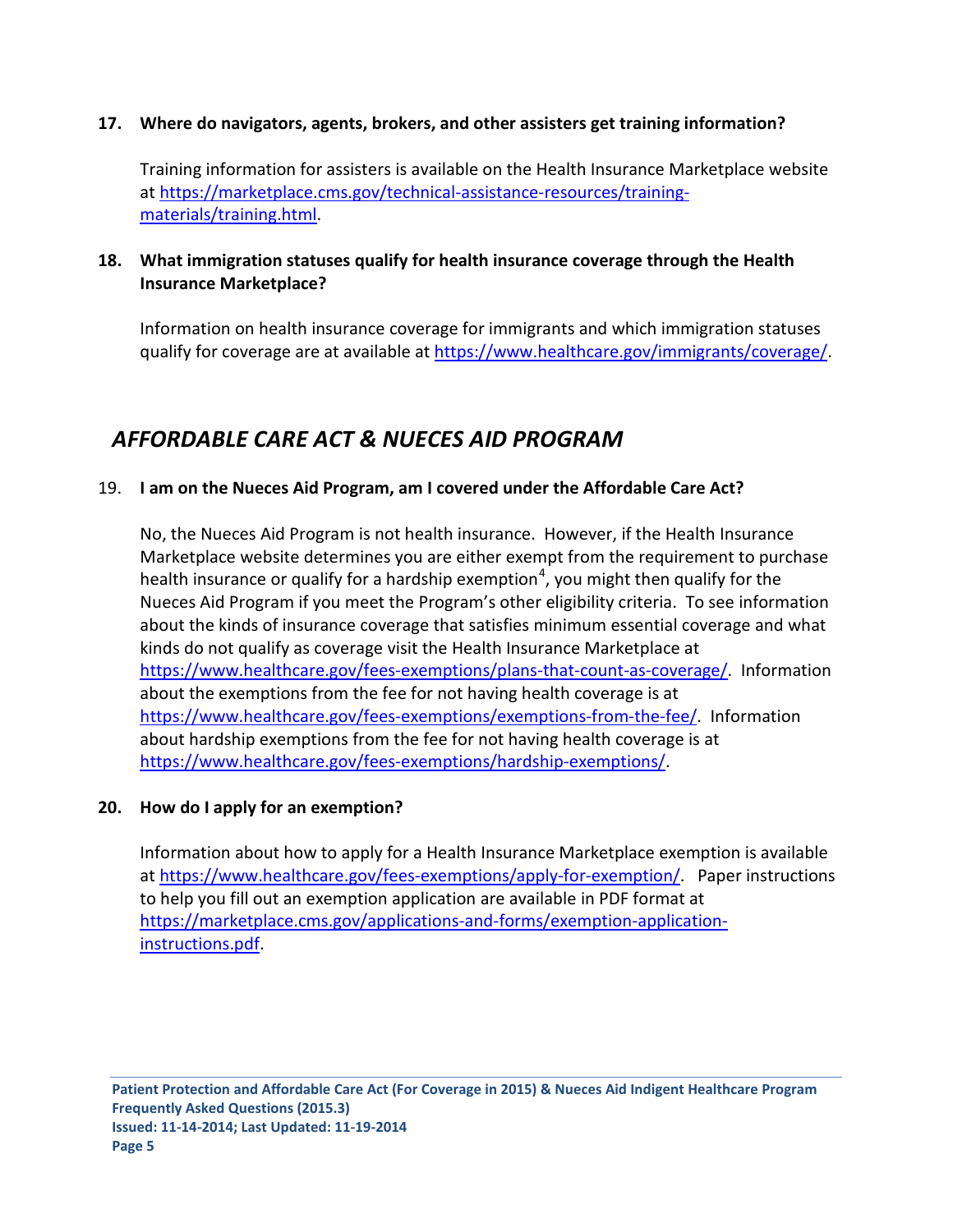## 21. **Can I have a Health Insurance Marketplace health insurance plan and still be on the Nueces Aid Program?**

If you have a health insurance plan from the Health Insurance Marketplace, you are not eligible for the Nueces Aid Program.

### 22. **Can I pick the Nueces Aid Program on the Health Insurance Marketplace?**

No, the Nueces Aid Program is an indigent health care program, not health insurance. You need to purchase an insurance plan through the Health Insurance Marketplace.

## 23. **If my income is more than 138% of the Federal Poverty Level (FPL), can I still be on the Nueces Aid Program?**

You may not be eligible for the Nueces Aid Program if your estimated income for the Health Insurance Marketplace is more than 138% of the FPL<sup>[5](#page-7-4)</sup> and you qualify for a tax credit subsidy.

## 24. **If I qualify for an exemption, can I still be on the Nueces Aid Program?**

Yes, if you qualify for or have received either of the two exemptions described in the answer to Question #19 above and you additionally meet Nueces Aid Program eligibility criteria; you are eligible for the Nueces Aid Program. The Health Insurance Marketplace has two types of exemptions: shared responsibility and hardship  $6$ . Under certain circumstances, you do not have to make the individual responsibility payment and may qualify for an exemption. Also, if certain circumstances affect your ability to purchase health insurance, you may qualify for a "hardship" exemption. Information about the exemptions from the fee for not having health coverage is at [https://www.healthcare.gov/fees-exemptions/exemptions-from-the-fee/.](https://www.healthcare.gov/fees-exemptions/exemptions-from-the-fee/) Information about hardship exemptions from the fee for not having health coverage is at [https://www.healthcare.gov/fees-exemptions/hardship-exemptions/.](https://www.healthcare.gov/fees-exemptions/hardship-exemptions/)

## **25. If I am on the Nueces Aid Program, can the Hospital District purchase insurance for me from the Health Insurance Marketplace?**

The Hospital District is not an entity that can buy or pay for health insurance coverage under the Patient Protection and Affordable Care Act.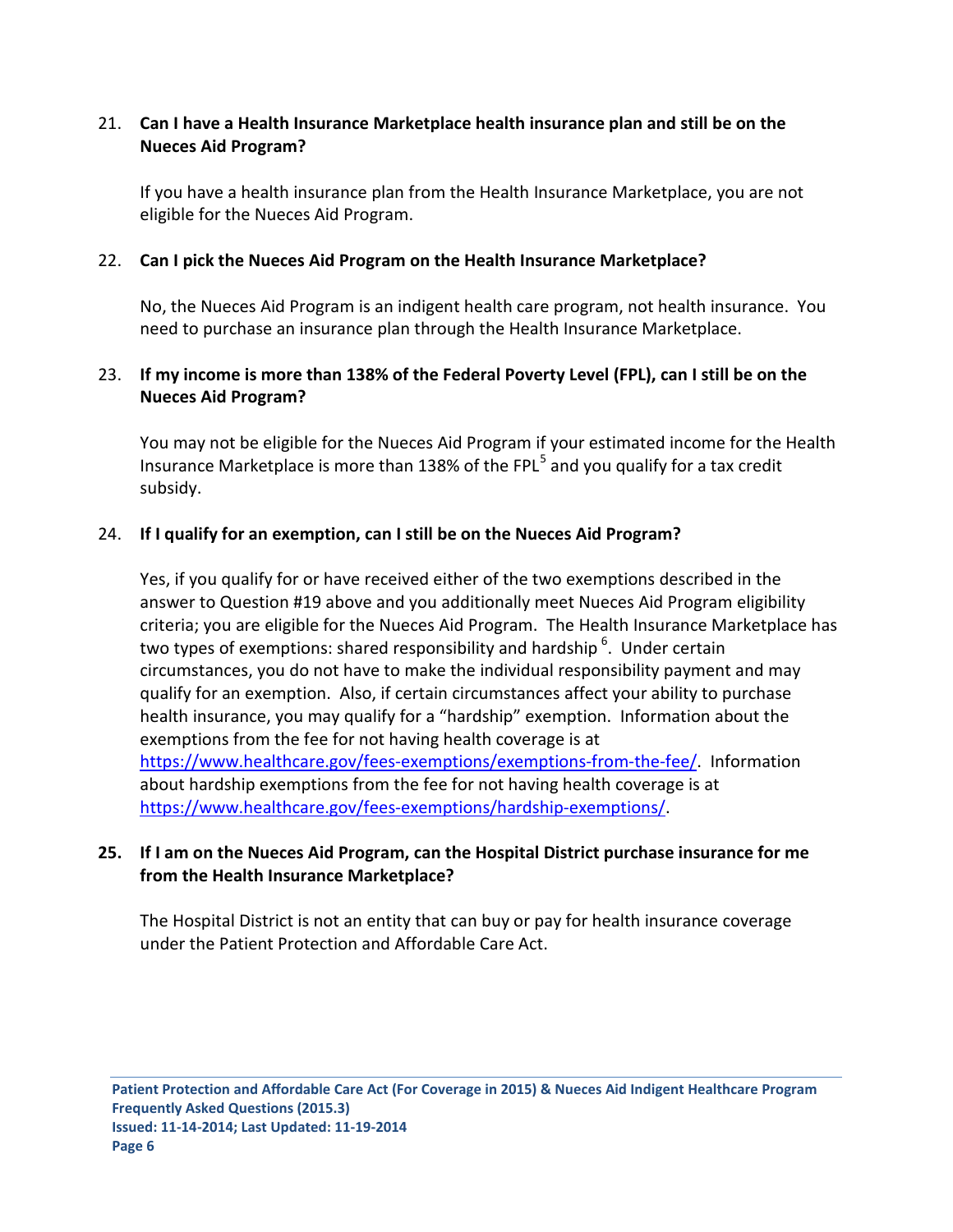# *NUECES AID PROGRAM*

## 26. **How can I be considered for enrollment in the Nueces Aid Program?**

You must submit a completed the Nueces Aid Program application. You must also meet the Nueces Aid Program eligibility criteria relating to income, assets, and residency, and provide supporting documentation. Eligibility and application information is available on the Hospital District's website at [http://www.nchdcc.org/apply.cfm.](http://www.nchdcc.org/apply.cfm) You can apply for the Nueces Aid Program at any of the three locations shown at the bottom of the webpage at [http://www.nchdcc.org/apply.cfm.](http://www.nchdcc.org/apply.cfm)

## **27. If I don't qualify for the Nueces Aid Program, is outpatient health care available elsewhere?**

You can get low-cost health care at a local community health center; how much you pay depends on your income. Community health centers provide general primary care, prenatal care, baby shots, and referrals to specialized care, including mental health, substance abuse, and HIV/AIDS. The sole community health center located in Nueces County is the **Amistad Community Health Center**, 1533 S. Brownlee Boulevard, Corpus Christi, TX, **(361)**  884-2242, [http://www.amistadchc.com.](http://www.amistadchc.com/) To locate other community health centers, go to [http://findahealthcenter.hrsa.gov/Search\\_HCC.aspx.](http://findahealthcenter.hrsa.gov/Search_HCC.aspx)

You may also qualify for charity outpatient care at local hospitals; see the answer to Question #28 below to get additional information about local hospitals' charity care policies.

## **28. If I don't qualify for the Nueces Aid Program, are inpatient and outpatient care available somewhere?**

You may qualify for care under local hospitals' charity medical care policies, see below and click the link to see each hospital's charity care policy:

- **Christus Health/Christus Spohn Hospital Corpus Christi**, see charity care policy information at [http://www.christushealth.org/CharityCare.](http://www.christushealth.org/CharityCare)
- **Corpus Christi Medical Center**, see charity care policy information at [http://ccmedicalcenter.com/patient-financial/index.dot?page\\_name=charity\\_policy.](http://ccmedicalcenter.com/patient-financial/index.dot?page_name=charity_policy)
- **Driscoll Children's Hospital**, see charity care policy information at [http://www.driscollchildrens.org/patients\\_families/index.php?action=displaysection](http://www.driscollchildrens.org/patients_families/index.php?action=displaysection§ionid=147) [&sectionid=147.](http://www.driscollchildrens.org/patients_families/index.php?action=displaysection§ionid=147)

# # #

**Patient Protection and Affordable Care Act (For Coverage in 2015) & Nueces Aid Indigent Healthcare Program Frequently Asked Questions (2015.3) Issued: 11-14-2014; Last Updated: 11-19-2014 Page 7**